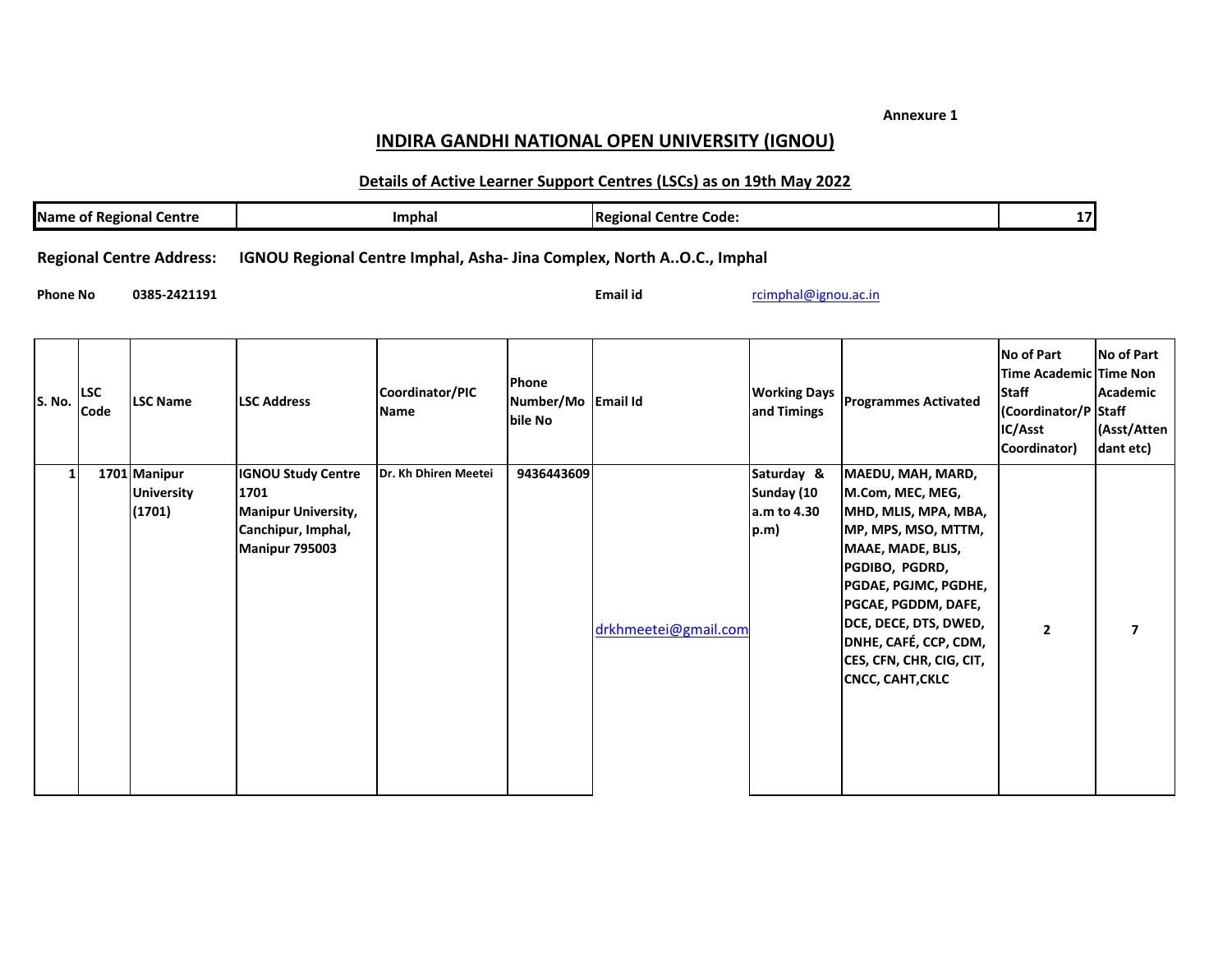| $\overline{2}$ | 1702 Churchandpur<br><b>Govt. College</b><br>(1702) | <b>IGNOU Study Centre</b><br>1702<br>Churachandpur<br><b>College</b><br>Churachandpur,<br><b>Manipur</b><br>795128 | <b>Shri. Ginzamang T Zor</b>     | 9862682245 |                                       | Saturday &<br>a.m to 2.30<br>p.m)                | MAH, MPS, MARD, MEG,<br>Sunday (10.30   BAG, BAPSH, BAHIH,<br><b>ВАЕGH, ВАЕСН, ВАРАН,</b><br>B.ComG, PGDRD, DCE,<br>DTS, CFN, CHR, CIG,<br><b>CNCC, CRD</b> | $\mathbf{2}$ |    |
|----------------|-----------------------------------------------------|--------------------------------------------------------------------------------------------------------------------|----------------------------------|------------|---------------------------------------|--------------------------------------------------|-------------------------------------------------------------------------------------------------------------------------------------------------------------|--------------|----|
| 3              | 1703 Presidency<br><b>College (1703)</b>            | <b>IGNOU Study Centre</b><br>1703<br>Presidency College,<br>Motbung, Manipur<br>795107                             | Shri. S.M. Paokai                | 9862834879 | smpaokai@gmail.com                    | Saturday &<br>a.m to 12.30<br>p.m)               | <b>BAG, BAPSH, BAHIH,</b><br>Sunday (10.30   BAEGH, BAECH,<br>BAPAH, B.ComG, BSCG,<br>CCP, CIG, CTE, CWED                                                   | 1            | з  |
| 4              | 1704 Sentinel College<br>(1704)                     | <b>IGNOU Study Centre,</b><br>1704<br><b>Sentinel College,</b><br>Ukhrul - 795142,<br>Manipur.                     | Shri. M.H Moon                   | 8131917348 | askvier7@gmail.com                    | Saturday &<br>Sunday 12.00<br>p.m to 4.00<br>p.m | MAH, MEG, MPS, BAG,<br><b>ВАРЅН, ВАНІН, ВАЕGH, ВА</b><br>ECH, BAPAH, B.ComG,<br>BTS, CCP, CPE, CRD                                                          | 1            | 3. |
| 5              | 1705 Thoubal College<br>(1705)                      | <b>IGNOU Study Centre</b><br>1705<br><b>Thoubal College,</b><br>Thoubal, Manipur -<br>795138                       | Shri. Dr. Khaidem<br>Nabachandra | 9402875077 | nabakhai123@gmail.co a.m to 3.30<br>m | Saturday &<br>Sunday (9.30<br>p.m)               | MEG, MAH,<br>MAEDU, MPS, BAG, BAPSH<br>ВАНІН, ВАЕGН, ВАЕСН,<br>BAPAH, B.ComG,<br>BTS, PGDRD, CIT,<br>CRD,CDM, CWDL                                          | $\mathbf{2}$ |    |
| 6              | 1706 Don Bosco<br><b>College (1706)</b>             | Don Bosco College,<br>Maram<br>P.O. Maram, Manipur<br>795105                                                       | Shri. Rajkumar S                 | 9774604465 | rajkumar@dbcmaram.a<br>c.in           | Saturday &<br>Sunday 9.00<br>a.m to 4.30<br>p.m  | MEG, MPS, MCOM, BAG,<br><b>BAPSH, BAHIH, BAEGH,</b><br>BAECH, BAPAH, B.ComG,<br>BTS, PGDRD, CIT, CRD,<br>CWDL, CDM, BSW/MSW,<br>MSO, MAH, MEC, CHR          | 1            |    |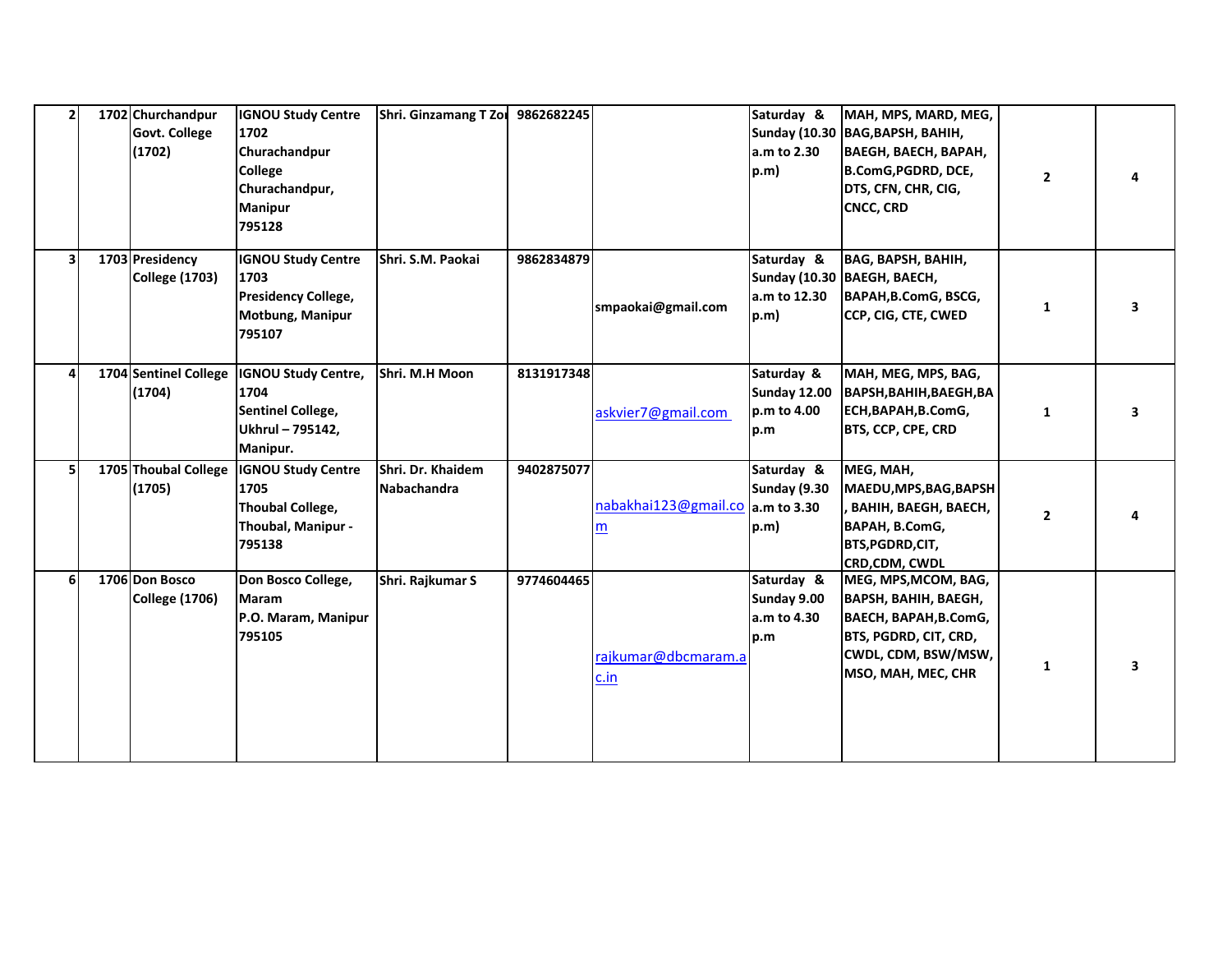| $\overline{\mathbf{z}}$ |          | 1707 D.M College of<br><b>Science (1707)</b>                    | <b>IGNOU Study Centre</b><br>1707<br>D.M. College of<br><b>Science</b><br>P.O. Imphal,<br><b>Manipur - 795001</b> | Dr.N. Ibotombi       | 7005060396 | ibotombigeo@gmail.co<br>m         | Saturday<br>(7.00 a.m to<br>9.00 a.m) &<br>Sunday (9.00<br>a.m to 3.00<br>p.m) | MCA, MCA_NEW, MSW,<br><b>BAG, BCA, BAPSH, BAHIH,</b><br><b>ВАЕGH, ВАЕСН, ВАРАН,</b><br>B.ComG, BSCG, BSWG,<br><b>BTS, CIT</b>         | $\overline{2}$ |   |
|-------------------------|----------|-----------------------------------------------------------------|-------------------------------------------------------------------------------------------------------------------|----------------------|------------|-----------------------------------|--------------------------------------------------------------------------------|---------------------------------------------------------------------------------------------------------------------------------------|----------------|---|
| 8                       |          | 1709 Jiribam Higher<br><b>Secondary</b><br><b>School (1709)</b> | <b>IGNOU Study Centre</b><br>1709<br>Jiribam Govt. Higher<br><b>Secondary School,</b><br>Manipur 795116           | Th. Gagarin Singh    | 8974774962 | gagarinthing baijam@gma<br>il.com | Saturday &<br>Sunday (9.30<br>a.m to 11.30<br>a.m)                             | <b>ВАG, ВАРЅН, ВАНІН,</b><br><b>ВАЕGH, ВАЕСН, ВАРАН,</b><br><b>B.ComG,BSCG, CIT</b>                                                   | 1              | 3 |
| 9                       |          | 1712 Mt. Everest<br>College,<br>Senapati (1712)                 | <b>IGNOU Study Centre,</b><br>1712,<br>Mt. Everest College,<br>Senapati District,<br><b>Manipur -795106</b>       | Dr. Holkhongam Haol  | 7005155854 | holkhongamtvm@gmail<br>com        | a.m to 11.30<br>a.m)                                                           | Saturday (9.30 MAH, MEG, MPS, MSO,<br><b>ВАG, ВАРЅН, ВАНІН,</b><br><b>ВАЕGH, ВАЕСН, ВАРАН,</b><br>B.ComG, BTS, DCE, DAFE,<br>CPE, CTS | 1              |   |
| 10 <sub>l</sub>         |          | 1713 United College,<br>Chandel (1713)                          | <b>IGNOU Study Centre</b><br>1713<br><b>United College,</b><br><b>Lambung Chandel</b><br><b>Manipur-795127</b>    | Kh. Mobershing       | 9612724243 | khartumobershing@gm<br>ail.com    | Saturday<br>(10.00 a.m to<br>12.00 p.m)                                        | CWDL, CIG, DCE, CDM,<br>CHR, CTPM, CAFÉ, CRD,<br>CTS, CTE, CES, BAG,<br><b>BAPSH, BAHIH, BAEGH,</b><br><b>BAECH, BAPAH, BTS</b>       | $\mathbf{1}$   | 2 |
| 11                      |          | 1715 Moirang College<br>(1715)                                  | <b>IGNOU Study Centre</b><br>1715<br><b>Moirang College,</b><br><b>Moirang</b><br>Manipur-795133                  | Shri. Azad Konjengba | 8837024474 | azadkonjengbam46@gma<br>il.com    | Saturday &<br>a.m to 12.00<br>p.m)                                             | MPS, MAH, BAG, BAPSH,<br>Sunday (10.00   BAHIH, BAEGH, BAECH,<br>BAPAH, CIT, B.ComG, BTS                                              | 1              | 3 |
|                         | 12 1717P | Krishi Vigyan<br>Kendra, Utlou<br>(1717P)                       | <b>KVK Utlou, Bishnupur</b><br><b>District, Manipur</b>                                                           | Smt. N.Bandana       | 9436021682 | imotombadrrajkumar@<br>gmail.com  | Saturday &<br>Sunday (9.30<br>a.m to 11.30<br>a.m)                             | PGDFSQM, DWM, COF<br><b>DAQ</b>                                                                                                       | $\mathbf{1}$   |   |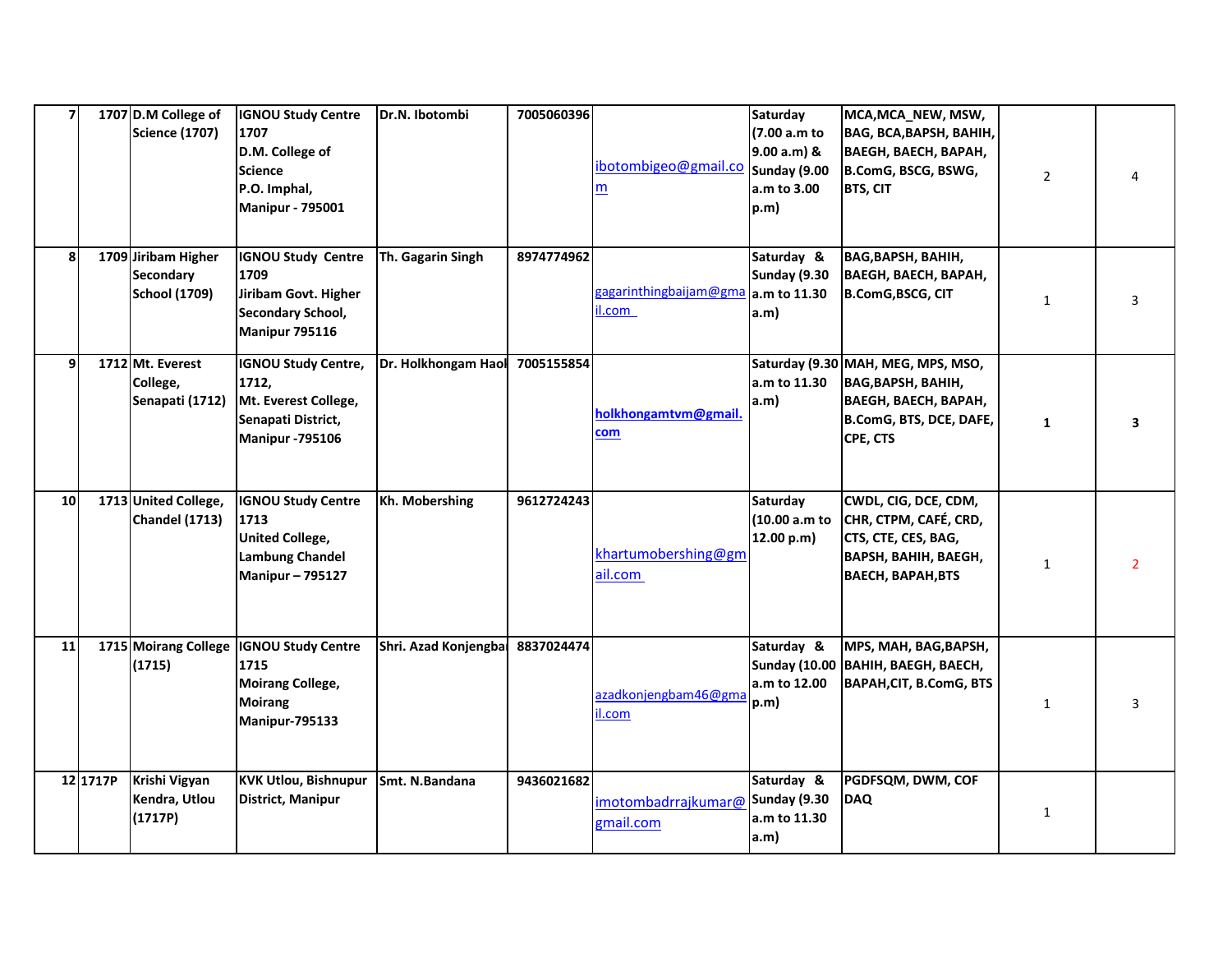| 13 |          | 1730 Sajiwa Jail          | <b>IGNOU Special Study</b>                           | Shri L. Jiban Singh  | 9436282785 |                      |                  | <b>BAG</b>                         |              |   |
|----|----------|---------------------------|------------------------------------------------------|----------------------|------------|----------------------|------------------|------------------------------------|--------------|---|
|    |          | (1730D)                   | <b>Centre 1730D,</b><br><b>Manipur Central Jail,</b> |                      |            |                      |                  |                                    |              |   |
|    |          |                           | Sajiwa,                                              |                      |            |                      |                  |                                    |              |   |
|    |          |                           | Khabeishoi,                                          |                      |            | dspljiban@gmail.com  |                  |                                    | 1            |   |
|    |          |                           | <b>Imphal East District,</b>                         |                      |            |                      |                  |                                    |              |   |
|    |          |                           | <b>Manipur - 795114</b>                              |                      |            |                      |                  |                                    |              |   |
|    |          |                           |                                                      |                      |            |                      |                  |                                    |              |   |
| 14 |          | 1786 Jadonang             | <b>IGNOU Study Centre</b>                            | Dr. Gaisinlung Kahme | 9862812558 |                      | Saturday &       | <b>ВАG, ВАРЅН, ВАНІН,</b>          |              |   |
|    |          | <b>Memorial</b>           | 1786,                                                |                      |            |                      |                  | Sunday (10.00   BAEGH, BAECH, MEC, |              |   |
|    |          | <b>College (1786)</b>     | Jadonang Memorial                                    |                      |            |                      | a.m to 12.00     | <b>MAH</b>                         |              |   |
|    |          |                           | College,                                             |                      |            | khkahmei@yahoo.co.in | p.m)             |                                    |              |   |
|    |          |                           | Longmai (Noney),                                     |                      |            |                      |                  |                                    | 1            |   |
|    |          |                           | Tamenglong - 795159,                                 |                      |            |                      |                  |                                    |              |   |
|    |          |                           | <b>Manipur</b>                                       |                      |            |                      |                  |                                    |              |   |
|    |          |                           |                                                      |                      |            |                      |                  |                                    |              |   |
|    | 15 1787P | <b>District Hospital,</b> | <b>IGNOU Programme</b>                               | Dr. N. Hemantakuma   | 8974008358 |                      | <b>Monday To</b> | CCH (earlier BPCCHN)               |              |   |
|    |          | <b>Thoubal</b>            | <b>Study Centre 1787P</b>                            |                      |            |                      | Saturday (9.30   |                                    |              |   |
|    |          |                           | <b>District Hospital,</b>                            |                      |            | nskhemanta@gmail.com | a.m to 3.30      |                                    | $\mathbf{1}$ |   |
|    |          |                           | Thoubal, Opposite                                    |                      |            |                      | p.m)             |                                    |              |   |
|    |          |                           | Superintendent of                                    |                      |            |                      |                  |                                    |              |   |
|    | 16 1788P |                           | District Hospital, IGNOU Programme                   | Dr. C. Lalbiakdiki   | 961950971  |                      | <b>Monday To</b> | <b>CCH (earlier BPCCHN)</b>        |              |   |
|    |          | Churachandpur             | <b>Study Centre, District</b>                        |                      |            |                      | Saturday (9.30   |                                    |              |   |
|    |          |                           | Hospital Chuchandpur,                                |                      |            |                      | a.m to 3.30      |                                    |              |   |
|    |          |                           | Hiangtam Lamka,<br>I B Road,                         |                      |            | Rammuanac@gmail.com  | $ p.m\rangle$    |                                    | 1            | 3 |
|    |          |                           | Churchandpur,                                        |                      |            |                      |                  |                                    |              |   |
|    |          |                           | <b>Manipur-795128</b>                                |                      |            |                      |                  |                                    |              |   |
|    |          |                           |                                                      |                      |            |                      |                  |                                    |              |   |
|    |          |                           |                                                      |                      |            |                      |                  |                                    |              |   |
|    |          |                           | <b>Moreh Chikim Village</b>                          |                      |            | morehcollegemoreh@g  |                  | BAG, BASOH, BAPSH,                 |              |   |
| 17 |          | 1789 Moreh College        | <b>Tengnoupal Districxt</b>                          | S. Lamminlal Vaiphei | 8413951307 | mail.com             |                  | BAHIH, MAH, MPS, MSO               |              |   |
|    |          |                           | Manipur 795131                                       |                      |            |                      |                  |                                    |              |   |
|    |          |                           |                                                      |                      |            |                      |                  |                                    |              |   |